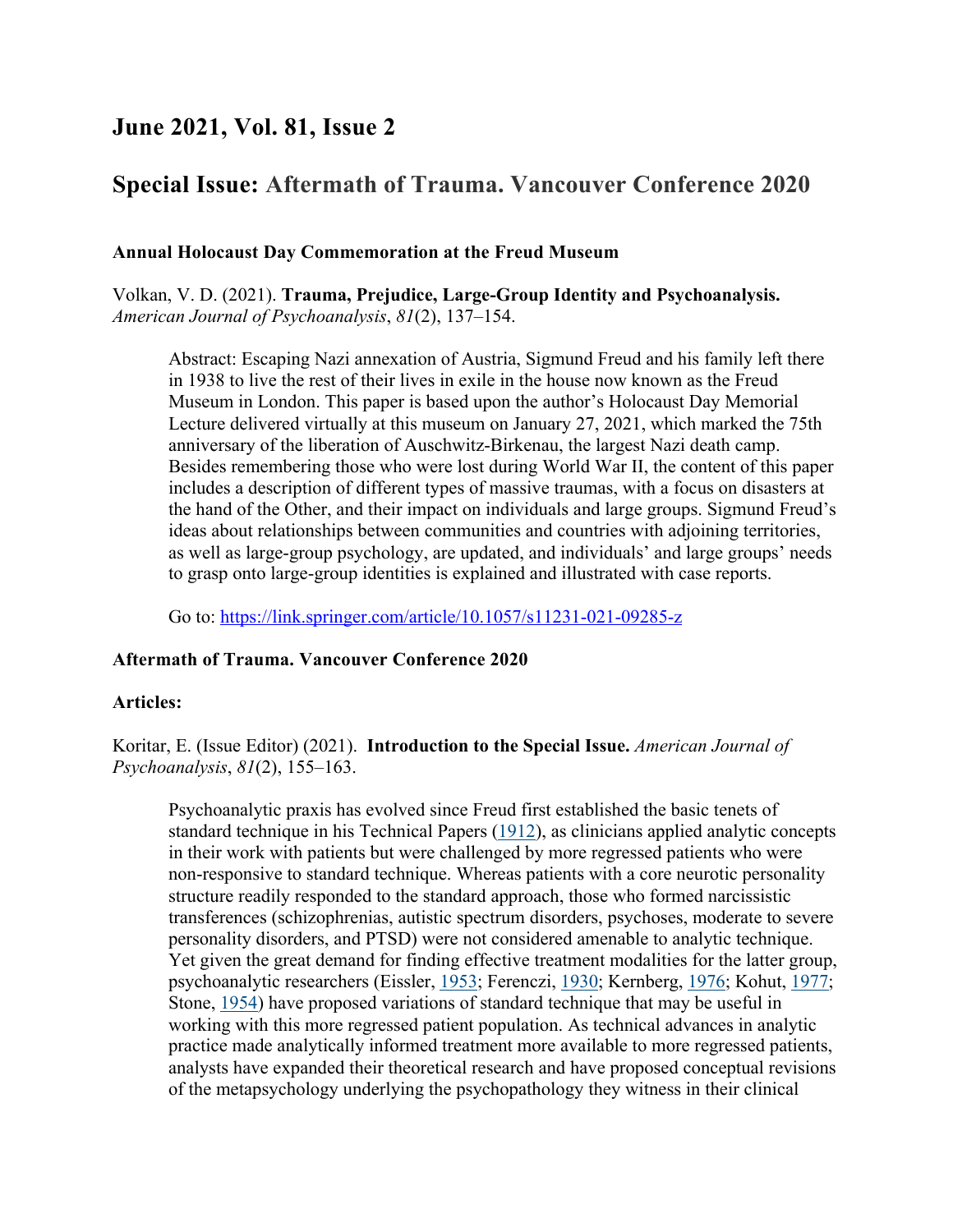work. In this context, the impact of environmental trauma on self development and its significance in developmental arrests and resulting psychopathology continue to be of interest.

Go to: https://link.springer.com/article/10.1057/s11231-021-09287-x

## Levine, H. B. (2021). **Further Thoughts on Trauma, Process and Representation.** *American Journal of Psychoanalysis*, *81*(2), 164–177.

Abstract: Beginning with Freud, throughout his work and in most if not all psychoanalytic formulations, the concept of trauma has been associated with the disruptive effects of excess excitation on psychic regulatory processes and psychic development. Foremost among these are the capacities for emotional containment and representation. The restoration, strengthening or acquisition for the first time of these capacities can take place intersubjectively in a successful analytic therapy and lies at the heart of the therapeutic action.

Go to: https://link.springer.com/article/10.1057/s11231-021-09290-2

## Thompson, D. (2021). **Discussion of Howard B. Levine's Paper: Further Thoughts on Trauma, Process and Representation.** *American Journal of Psychoanalysis*, *81*(2), 178–185.

One's Emanating Inter-Subjective Beauty

I am pleased to be able to discuss the paper, Further Thoughts on Trauma, Process and Representation, from our esteemed colleague, Dr. Howard Levine. He offers a novel perspective on trauma, one that highlights the massive damage that can be done to one's "elaborative possibilities" (Potamianou, 2015). Levine goes on to emphasize the need for an ontological, intersubjective psychoanalysis; one in which meaning, beginning unconsciously, can be both regenerated and generated (in the case of un-represented conditions) between the patient-analyst couple; and where human beings may creatively discover meaning in the here-and-now of the session, thereby entering into a state of being and becoming revived and altogether alive. I will start with a summary, and in the spirit of what Levine calls our "representational imperative" (Levine, 2012), I will mention a few further thoughts and images that popped up as I read his text, with special attention to his clinical vignette from his work with his patient–"Thomas."

Go to: https://link.springer.com/article/10.1057/s11231-021-09291-1

## Eekhoff, J. K. (2021). **No Words to Say It: Trauma and Its Aftermath.** *American Journal of Psychoanalysis*, *81*(2), 186–206.

Abstract: Trauma survivors suffer from unmediated access to primal undifferentiated positions of the psyche. This access, unmediated by symbolic representation, but represented in the body, disrupts the normal trajectory of development and of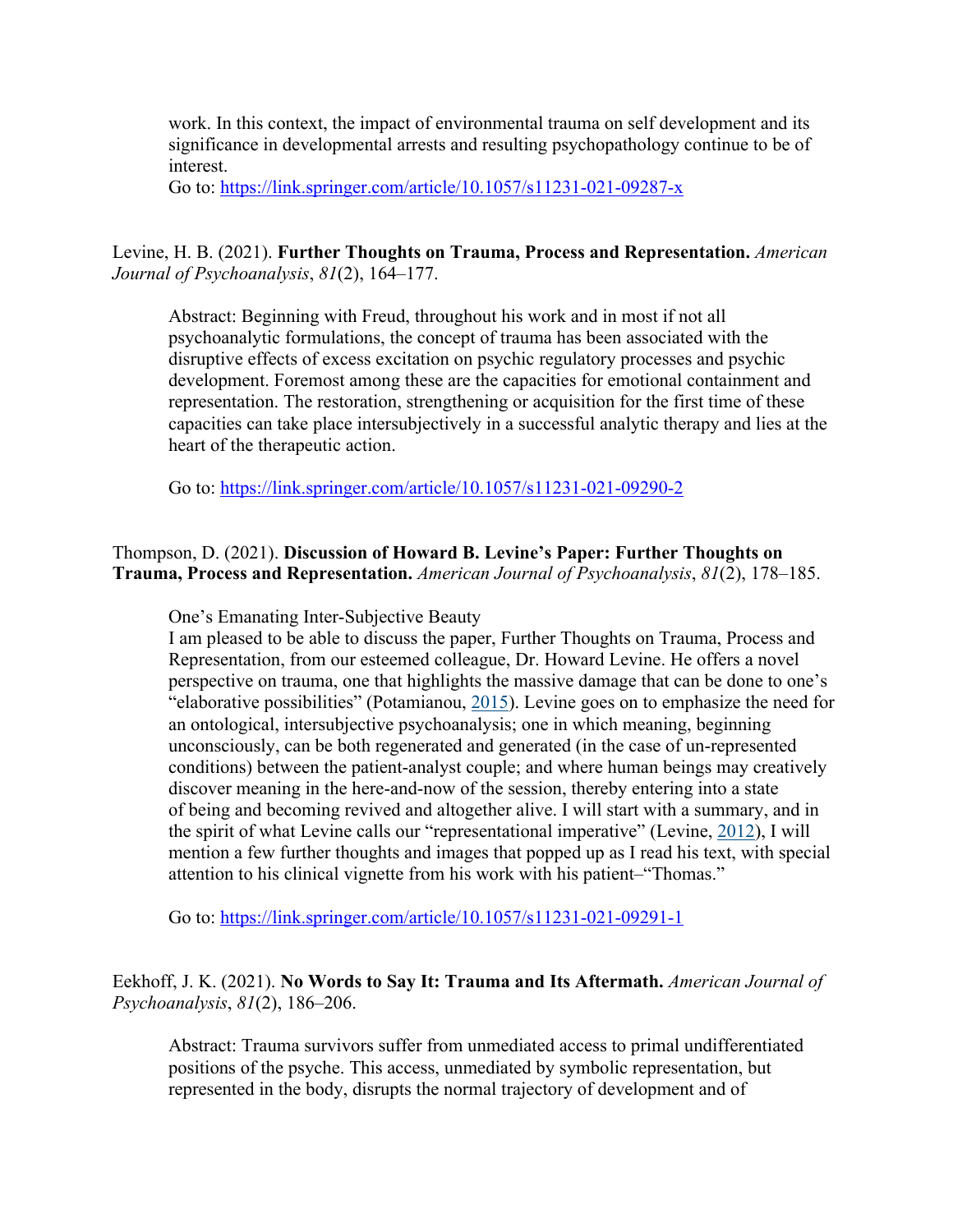relationship. Survivors have no words to communicate this experience. Without words, trauma torments them, because it cannot be borne, grieved, and released. Without access to the usual defenses against unpleasant feelings and ideas, survivors are left isolated and confused, unable to enjoy their lives. These primal states are an aftermath of trauma resistant to treatment because they are outside the symbolic positions of the mind. A clinical example is used to demonstrate the loss of language during breakdown and the function action serves in analytic sessions.

Go to: https://link.springer.com/article/10.1057/s11231-021-09288-w

## Setton-Markus, J. (2021). **Discussion of Judy Eekhoff's Paper: No Words to Say It: Trauma and Its Aftermath.** *American Journal of Psychoanalysis*, *81*(2), 207–213.

The tonality, rhythm and emotionality in Eekhoff's paper impresses us with her extraordinary capacity to take deep within herself the suffering her patients bring to her. In her writing style she conveys how much she prizes emotional receptivity as a valuable psychoanalytic tool, especially when working with traumatic states.

In her opening statement, "Life is difficult enough without trauma," Eekhoff (2021) underscores the fact that we are all emotional creatures, and as such, experience moments in our lives in which our own primal affects emerge and disturb us, and confront us with the challenging task of having to work our way through them and make meaning of them. We strive to create our own containing narratives, and, if our narratives are founded in the search for truth, we learn from experience (Bion,  $1962a$ ). I use truth in the sense described by Civitarese as "the emotionally lived experience in the here and now" (2016, p. 450). When truth is so unbearable that it can elude us, we need the reverie of another mind, in the here and now, to help us along.

Go to: https://link.springer.com/article/10.1057/s11231-021-09286-y

#### Scarfone, D. (2021). **Trauma, Subjectivity and Subjectality.** *American Journal of Psychoanalysis*, *81*(2), 214–236.

Abstract: Taking a critical stand on contemporary trends in psychoanalysis regarding trauma, the author addresses the problem of psychic trauma mainly in terms of how it affects the patient's status as a subject. After reexamining the notions of subject and subjectivity, the author illustrates the usefulness of the notion of "subjectality," defined as a critical moment of subjectivity, necessary for processing the consequences of trauma. A clinical illustration is provided.

Go to: https://link.springer.com/article/10.1057/s11231-021-09292-0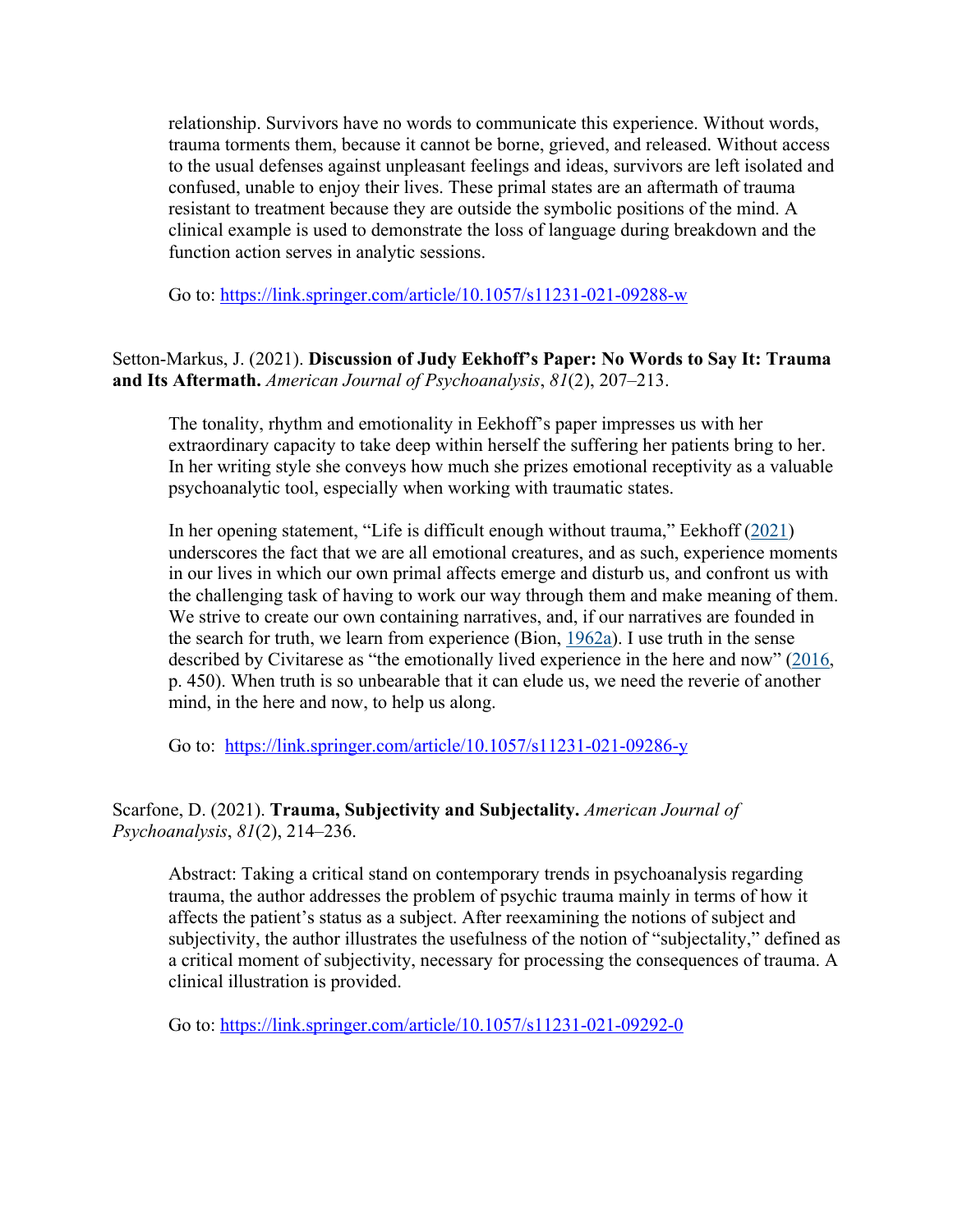Koritar, E. (2021). **Discussion of Dominique Scarfone's Paper: Trauma, Subjectivity, and Subjectality**. *American Journal of Psychoanalysis*, *81*(2), 237–243.

The Nature of the Trauma

Scarfone's (2021) in-depth scrutiny of the nature of trauma and its impact on the  $ego<sup>2</sup>$  invites debate from different theoretical perspectives. In my discussion, I will reference Ferenczi's ideas on the impact of trauma on the developing ego, as he outlined in The Confusion of Tongues (COT) (1933) and The Clinical Diary (1932).

The major rift between Freud and Ferenczi occurred over Ferenczi's presentation of COT at the 1932 Wiesbaden IPA conference. Freud had asked Ferenczi not to present his paper which purported to rehabilitate trauma as central in the cause of psychopathology. This flew in the face of orthodox psychoanalytic theory that anxiety was interpreted as a signal to the ego that UCS drive derivatives were surfacing from the Id, and anxiety was experienced as a result of the preconscious awareness of repressed unconscious phantasy. Subsequently, Ferenczi's works were vilified and like Adler, Jung, and Rank before him, he became marginalized in the psychoanalytic canon of literature. But, re-examining his works today reveals a wealth of clinical and theoretical research and theorizing especially in the treatment of regressed and severely traumatized patients that can be quite useful to the practicing clinician.

Go to: https://link.springer.com/article/10.1057/s11231-021-09289-9

#### **Book Reviews:**

Iscan, C. (2021). **Book Review:** *Large-Group Psychology: Racism, Societal Divisions, Narcissistic Leaders, and Who We Are Now*, by Vamik D. Volkan, Phoenix Publishing House Ltd, Oxfordshire, UK, 2020, 139 pp. *American Journal of Psychoanalysis*, *81*(2), 244–248.

Vamik Volkan's contributions to psychoanalytic literature are numerous. His earlier publications are mainly clinical and a reflection of his extensive work and experience with severely disturbed patients, patients with psychosis, and severe personality disorders. …. Vamik Volkan has the magic of talking about the most complex phenomena plainly. His work in this realm is to inspire not only psychoanalysts, psychiatrists but generations of mental health workers.

Turning our focus to his new book, we are in the territory of his "second career" namely the study of Large-Group Psychology. The psychoanalytic study of the human experience within the context of the group is not entirely a new ground. Wilfred Bion's important contributions in this area allowed for deep insights about group dynamics by introducing an approach to the group as a unit as well as each individual's experience within the group (Bion, 2000). Tavistock Model offers ideas about how a group operates as one unit, akin to a biological organism. Moreover, this model based on Bion's ideas delineates differences between large groups and small groups. Volkan's approach breaks a new ground by carrying our understanding of the group dynamics to a much larger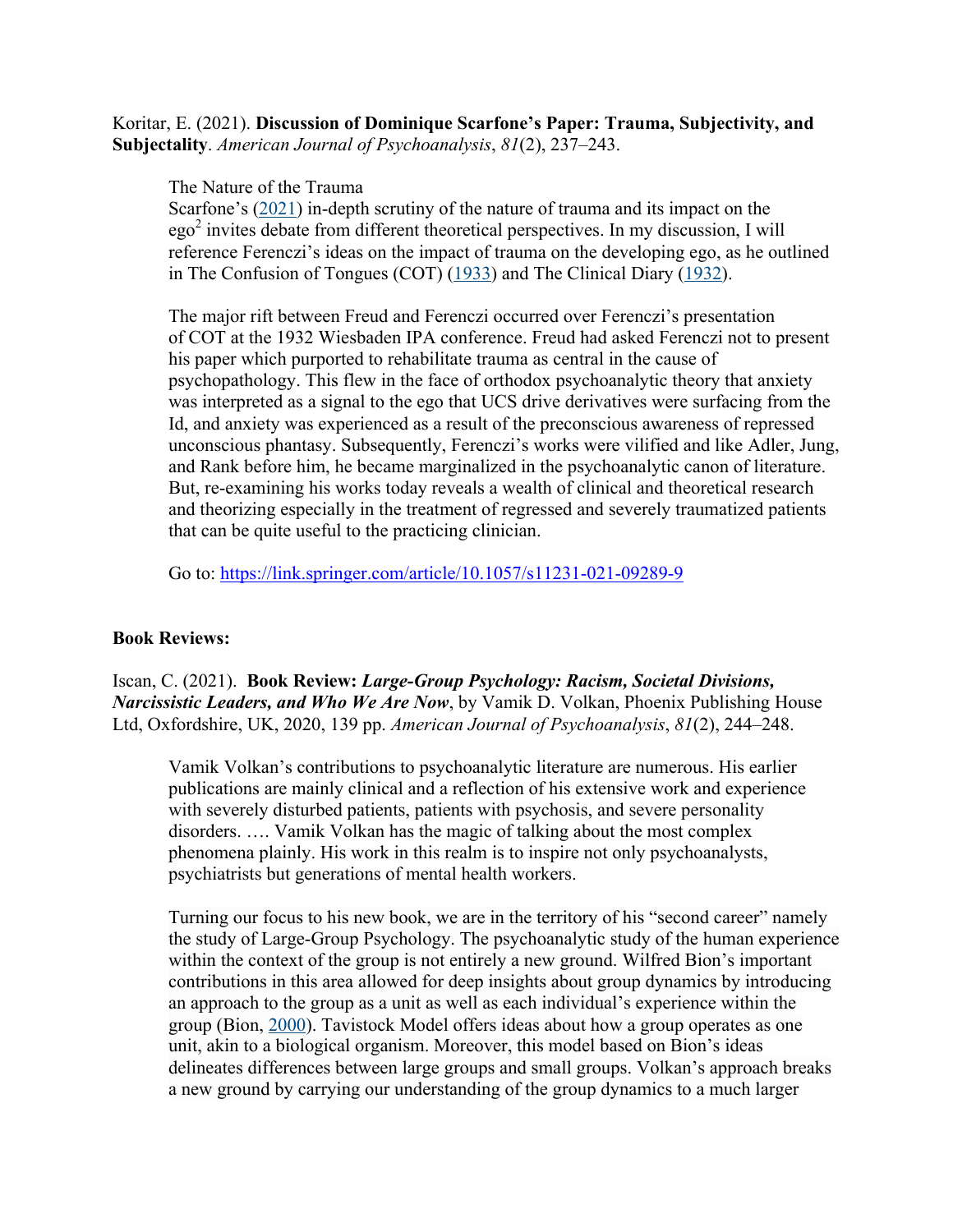context and offers a novel application of psychoanalytic theory to study politics, international, ethnic, racial conflicts and beyond.

Go to: https://link.springer.com/article/10.1057/s11231-021-09293-z

Covitz, H. (2021). **Book Review:** *Psychoanalysts, Psychologists and Psychiatrists Discuss Psychopathy and Human Evil*, edited by Sheldon Itzkowitz and Elizabeth F. Howell, Routledge, Abingdon and New York, 2020, 295 pp. *American Journal of Psychoanalysis*, *81*(2), 249–253.

Sigmund Freud, in his writings, was neither utopian nor dystopian but boldly pragmatic in his embracing of humankind's ever-present task of weaving together their instinctual animal heritage with their participation in a variety of communities and societies. Thinking of children, he (Freud, 1917, p. 311) noted:

For society must undertake as one of its most important educative tasks to tame and restrict the sexual instinct when it breaks out … and to subject it to an individual will which is identical with the bidding of society. It is also concerned to postpone the full development of the instinct till the child shall have reached a certain degree of intellectual maturity, for, with the complete irruption of the sexual instinct, educability is for practical purposes at an end. Otherwise, the instinct would break down every dam and wash away the laboriously erected work of civilization.

Go to: https://link.springer.com/article/10.1057/s11231-021-09297-9

Vida, J. E. (2021). **Book Review:** *The Mind in Disorder: Psychoanalytic Models of Pathology*, by John E. Gedo, Routledge, Abingdon and New York, 2019, 251 pp. First published in 1988 AND *The Languages of Psychoanalysis,* by John E. Gedo, Routledge, Abingdon and New York, 2019, 209 pp. First published in 1996. *American Journal of Psychoanalysis*, *81*(2), 254– 262.

*Our meaning is in how we live in an imperfect world, in our time. We have no other.* Tom Stoppard in The Coast of Utopia

It is hard to be writing.

I am having a hard time writing this review.

It is equally hard to write, instead of a review, a commentary-essay about these two books, though it would be absolutely impossible if I had to do it in any usual way. (I am too far past my "use by" date to do that.) Let me explain … or … you may prefer to stop reading right now.

If my increasingly porous memory serves me, it was August 2020 when I responded to a Books Available for Review email and requested to take on both of these volumes. My appreciation of John Gedo had been forged from a prickly set of misfirings almost thirty years ago (and alluded to in one of the papers here collected, "More on the affectivity of the analyst," in The Languages of Psychoanalysis, pp. 102–113) that, improbably, bloomed into a comradeship of multiple affinities that would grow to include a book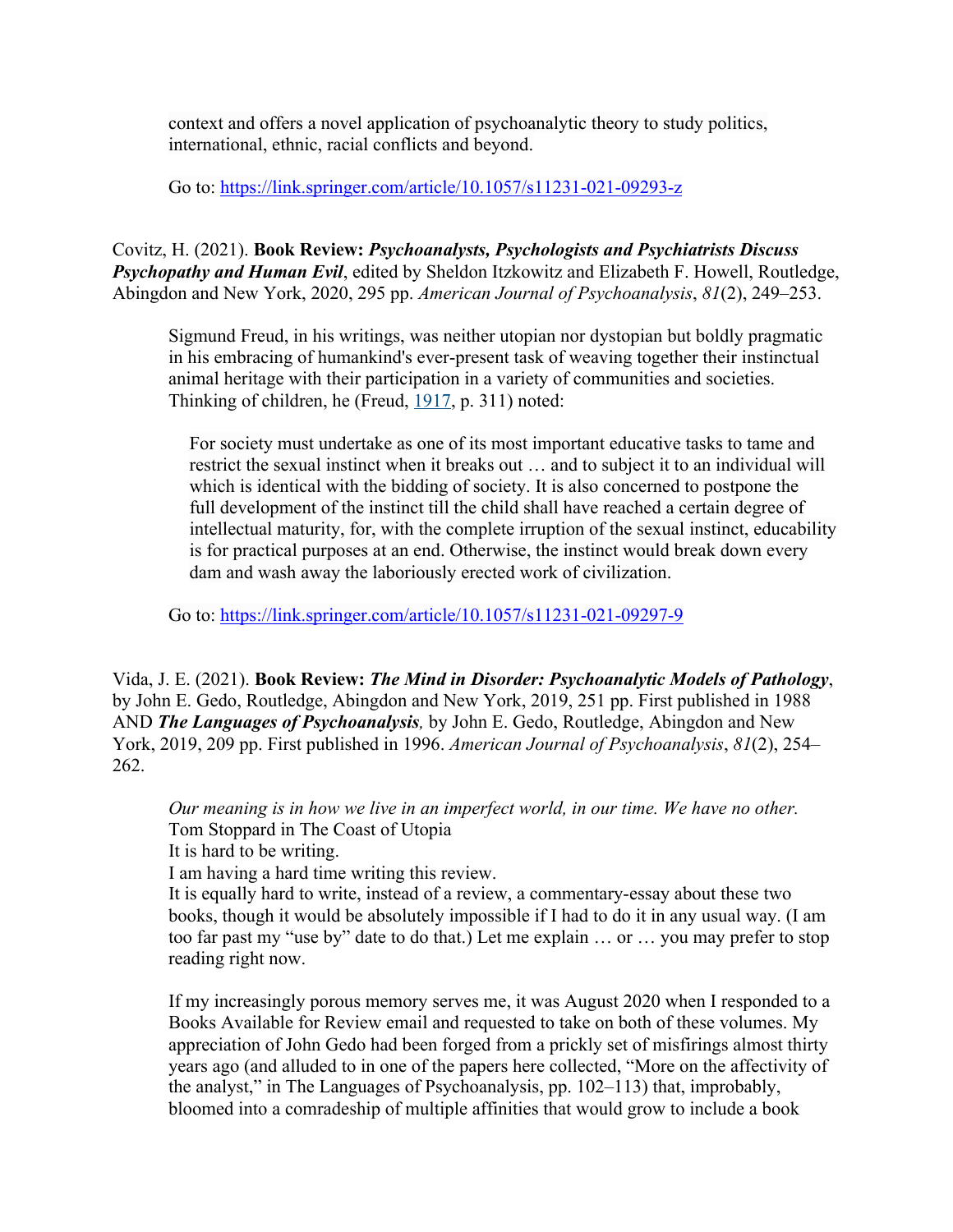review (Vida, 2001), professional acquaintance, and some exchanges of personal confidences and support. We had lost touch in recent years, despite a chance encounter at a chamber music concert in Southern California where he seemed to have relocated in retirement…..

Go to: https://link.springer.com/article/10.1057/s11231-021-09296-w

Dimitrijevic, A. (2021). **Book Review:** *As Time Goes By: An Analytic Journey,* by Judith Dupont, Translated from French by Agnes Jacob, International Psychoanalytic Books, New York, 2019, 340 pp. *American Journal of Psychoanalysis*, *81*(2), 263–267.

This book is the first comprehensive introduction into both autobiography and writings of Judith Dupont for English-speaking audiences. It was originally published in French in 2015. The book consists of a lengthy autobiographical essay (section 1) and individual papers clustered around several topics Dr. Dupont considered central in her work as a psychoanalyst (sections 2–5). They are well worth reading because many papers are here translated for the first time, and they offer a lot of new historical details and fresh thoughts.

Most of the author's papers are focused on the clinical aspect of psychoanalysis. Even though some are about racism or authoritarianism, or about arts or outcome research, they almost always include lively associations to sessions, encounters, and supervisions. Several chapters deal with the issue of trauma, again in a dialogue of conceptual and clinical research….

Go to: https://link.springer.com/article/10.1057/s11231-021-09294-y

Jennings, P. (2021). **Book Review:** *Zen Insight, Psychoanalytic Action: Two Arrows Meeting*, by Seiso Paul Cooper, Routledge, Abingdon and New York, 2019, 172 pp. *American Journal of Psychoanalysis*, *81*(2), 268–271.

If you've been a practicing analyst in recent years, chances are you've had a patient seeking a therapist conversant in Buddhist teachings and meditation. Whether patients have sought you out due to familiarity with your work as a clinician friendly to the spiritual terrain, or you've grown interested in the clinical relevance of Buddhist psychology through your patients, you will find in Paul Cooper's trenchant and nuanced book *Zen Insight, Psychoanalytic Action*, a wellspring of analytic and spiritual insight.

Having read much of the literature on the ever-growing conversation between Buddhist psychology and psychodynamic treatment, I came to Cooper's book with little anticipation of new or revelatory perspectives. But immediately Cooper offers a simultaneously unique and inclusive approach to these contrasting traditions. As a seasoned psychoanalyst with ecumenical analytic orientations and a Zen priest in the Japanese Soto tradition, Cooper writes with a palpable and humble authority…..